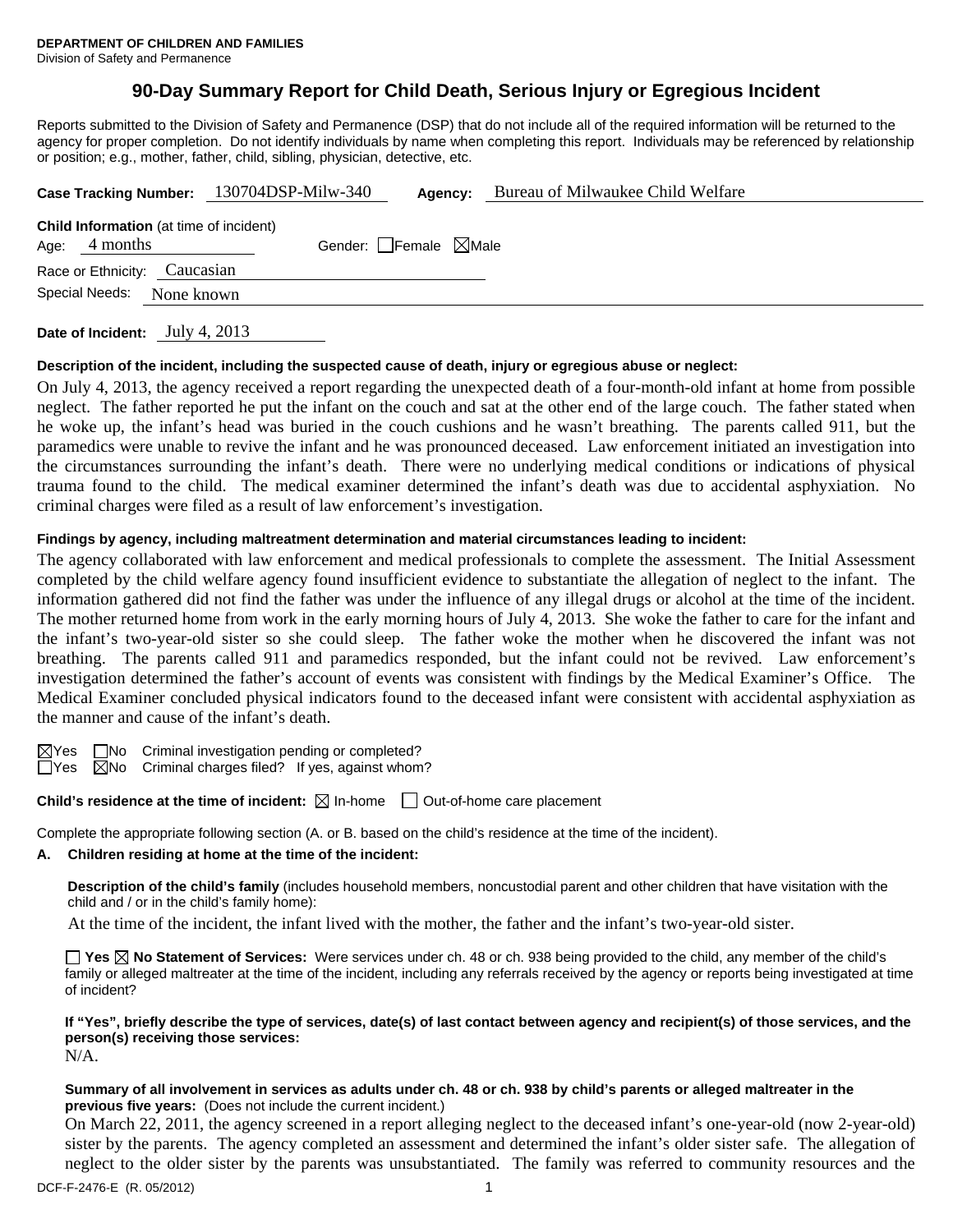#### **Summary of actions taken by the agency under ch. 48, including any investigation of a report or referrals to services involving the child, any member of the child's family living in this household and the child's parents and alleged maltreater.** (Does not include the current incident.)

(Note: Screened out reports listed in this section may include only the date of the report, screening decision, and if a referral to services occurred at Access. Reports that do not constitute a reasonable suspicion of maltreatment or a reason to believe that the child is threatened with harm are not required to be screened in for an initial assessment, and no further action is required by the agency.)

On March 22, 2011, the agency screened in a report alleging neglect to the deceased infant's one-year-old (now 2-year-old) sister by the parents. The agency completed an assessment and determined the infant's older sister safe. The allegation of neglect to the older sister by the parents was unsubstantiated. The family was referred to community resources and the agency closed the case.

On March 27, 2011, and March 29, 2011, the agency screened out two reports.

On July 8, 2012, the agency screened out a report.

On February 19, 2013, the agency screened in a report alleging neglect to the infant (now deceased) by the parents. The agency completed an assessment, which determined the infant and the infant's older sister safe, and unsubstantiated the allegation of neglect.

#### **Summary of any investigation involving the child, any member of the child's family and alleged maltreater conducted under ch. 48 or ch. 938 and any services provided to the child and child's family since the date of the incident:**

The agency screened in and assessed the allegation of neglect to the infant related to the infant's unexpected death. The agency completed an assessment in collaboration with law enforcement and medical personnel. The Initial Assessment completed by the child welfare agency found insufficient evidence to substantiate the allegation of neglect to the infant. The information gathered did not find the father was under the influence of any illegal drugs or alcohol at the time of the incident. There were no underlying medical conditions or indications of physical trauma found to the child. The medical examiner determined the infant's death was due to accidental asphyxiation. The agency determined the infant's surviving sibling safe. The family was provided referrals to grief counseling and other community resources.

## **B. Children residing in out-of-home (OHC) placement at time of incident:**

# **Description of the OHC placement and basis for decision to place child there:**

N/A.

## **Description of all other persons residing in the OHC placement home:**

N/A.

**Licensing history:** Including type of license, duration of license, summary of any violations by licensee or an employee of licensee that constitutes a substantial failure to protect and promote the welfare of the child. N/A.

## **Summary of any actions taken by agency in response to the incident:** (Check all that apply.)

|        | Screening of Access report                           | Attempted or successful reunification             |
|--------|------------------------------------------------------|---------------------------------------------------|
| MOR    | Protective plan implemented                          | Referral to services                              |
|        | Initial assessment conducted                         | Transportation assistance                         |
|        | Safety plan implemented                              | Collaboration with law enforcement                |
| $\Box$ | Temporary physical custody of child                  | Collaboration with medical professionals          |
|        | Petitioned for court order / CHIPS (child in need of | Supervised visitation                             |
|        | protection or services)                              | Case remains open for services                    |
| $\Box$ | Placement into foster home                           | Case closed by agency                             |
| $\Box$ | <b>Placement with relatives</b>                      | Initiated efforts to address or enhance community |
|        | Ongoing Services case management                     | collaboration on CA/N cases                       |
|        |                                                      | Other (describe):                                 |

## **FOR DSP COMPLETION ONLY:**